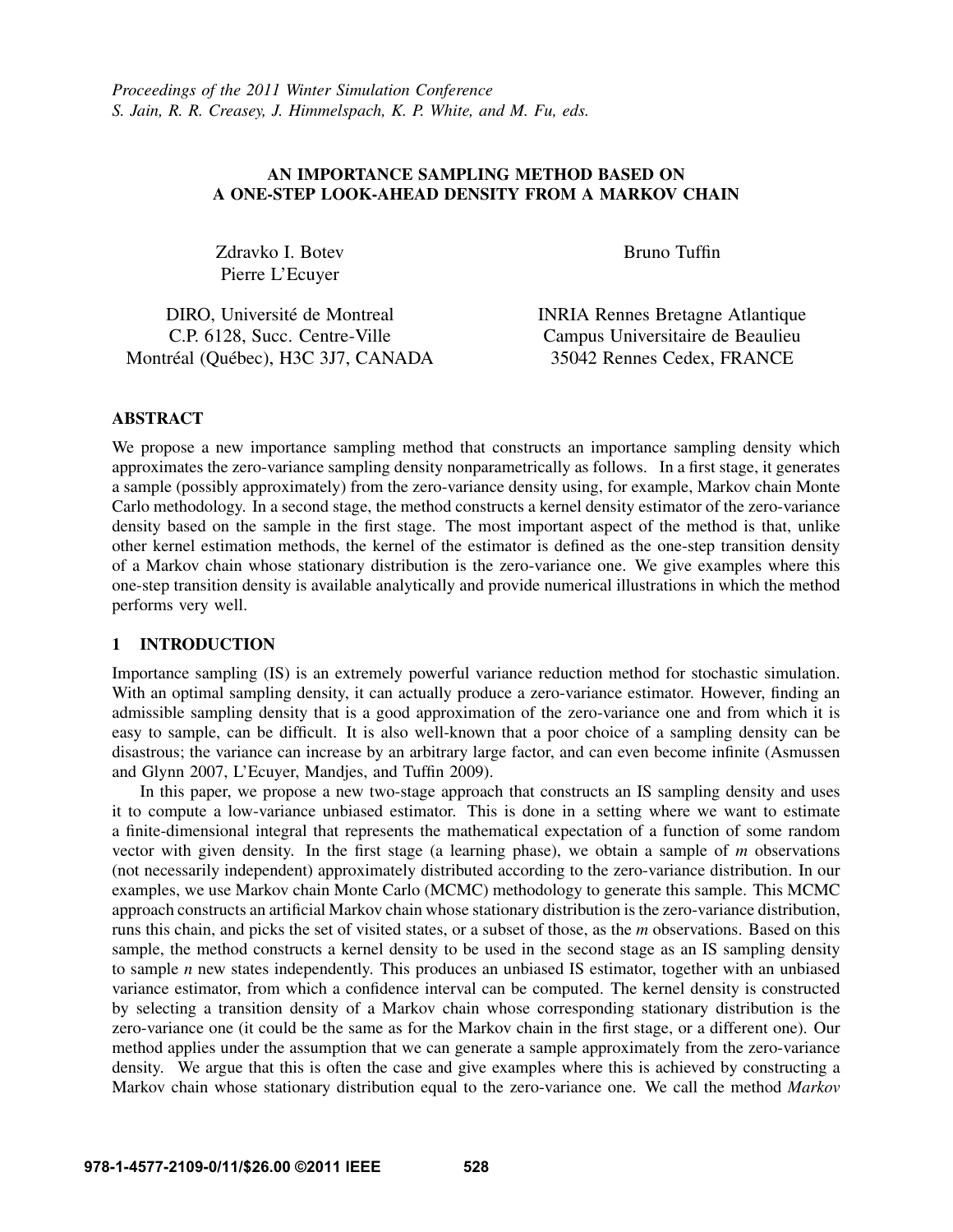*chain importance sampling* (MCIS), to reflect the fact that it combines Markov chain methodology with IS.

Other adaptive IS methods where the sampling density is learned in a first stage and used in the second stage have been proposed in the past (Juneja and Shahabuddin 2006, Asmussen and Glynn 2007, Rubinstein and Kroese 2007, L'Ecuyer, Mandjes, and Tuffin 2009). Some of these methods select a *parametric class* of IS densities and try to estimate in a first stage a value of the parameter that minimizes the variance. In the context of rare-event simulation, this is often done in an incremental fashion, step by step, where the first step uses a much easier problem formulation in which the "rare event" is not so rare (say, its probability is 5% or more). At any given step, the original problem is modified so that the rare event is less likely to occur (more rare) than for the previous step, and the IS parameter estimated at the previous step is used in an IS scheme to estimate the optimal parameter for the current step, until we reach the original problem formulation with the smallest rare-event probability. The estimated optimal parameter at each step can be taken directly as the one that minimizes the empirical variance of the IS estimator as a function of the sampling parameter, as discussed in Rubinstein and Shapiro (1993), for example. This is the *variance minimization* (VM) method.

A more general problem formulation replaces the variance minimization by an optimization problem where the objective is to minimize a general measure of distance or divergence between the zero-variance density and the density that corresponds to the selected parameter (Rubinstein and Kroese 2007). Rubinstein (1997) proposed a special case of this approach with the Kullback-Leibler (or cross-entropy) divergence, motivated by the fact that it yields an expression that is sometimes more stable and is much easier to minimize when the parametric class of sampling densities is from an exponential family. He called it the *cross-entropy* (CE) method. This method has been experimented in a large variety of settings, and also generalized to other measures of divergence (Rubinstein and Kroese 2007).

Restricting ourselves to a parametric class of IS densities has the disadvantage that even the best parameter choice may yield a poor sampling density if the zero-variance density is far from the parameterized family. That is, a good choice of a parametric class depends very much on the application and can be difficult to find in general. One way to address this problem might be to make the parametric class more general and flexible, but then the parameters are more numerous and more difficult to optimize. Going further in that direction leads to estimating IS sampling densities nonparametrically, as in Zhang (1996). However, the performance of these methods is usually disappointing in practice, especially when the dimension increases, primarily because of the difficulty of accurate density estimation in high dimensions. Another approach, popular in statistics, is the method of Chib (1995), which exploits the fact that the zero-variance density is often known explicitly up to a multiplicative constant (it is proportional to the integrand in the expectation), and that this constant is equal to the value of the integral. Chib (1995) estimates this constant (i.e., the integral) by estimating the zero-variance density at a single point (where this density is large enough), using a Gibbs sampling scheme. However, this estimator is biased, can be very noisy, and its computation is time-consuming. Moreover, the method does not deliver independent samples, so it becomes difficult to compute a confidence interval.

Another class of methods approximate the zero-variance density by using asymptotic approximations of the expectation conditional on the realizations of any given subset of coordinates of the random vector, and plugging these approximations in recurrence formulas (Asmussen and Glynn 2007, Juneja and Shahabuddin 2006, L'Ecuyer and Tuffin 2008, L'Ecuyer, Mandjes, and Tuffin 2009). This frequently leads to densities that are exponentially twisted versions of the original ones. These approximations must be available a priori and must be easily computable. However, good approximations of that type are not always available, and when they are, they are usually accurate only in situations where the rare event is very rare.

The MCIS method proposed here constructs a nonparametric density estimate that is naturally adapted to the problem and uses this density to compute independent replicates of an unbiased estimator, from which a confidence interval of the unknown expectation is easy to obtain. Our empirical experiments show that this estimator can outperform other available IS schemes on certain types of applications. A key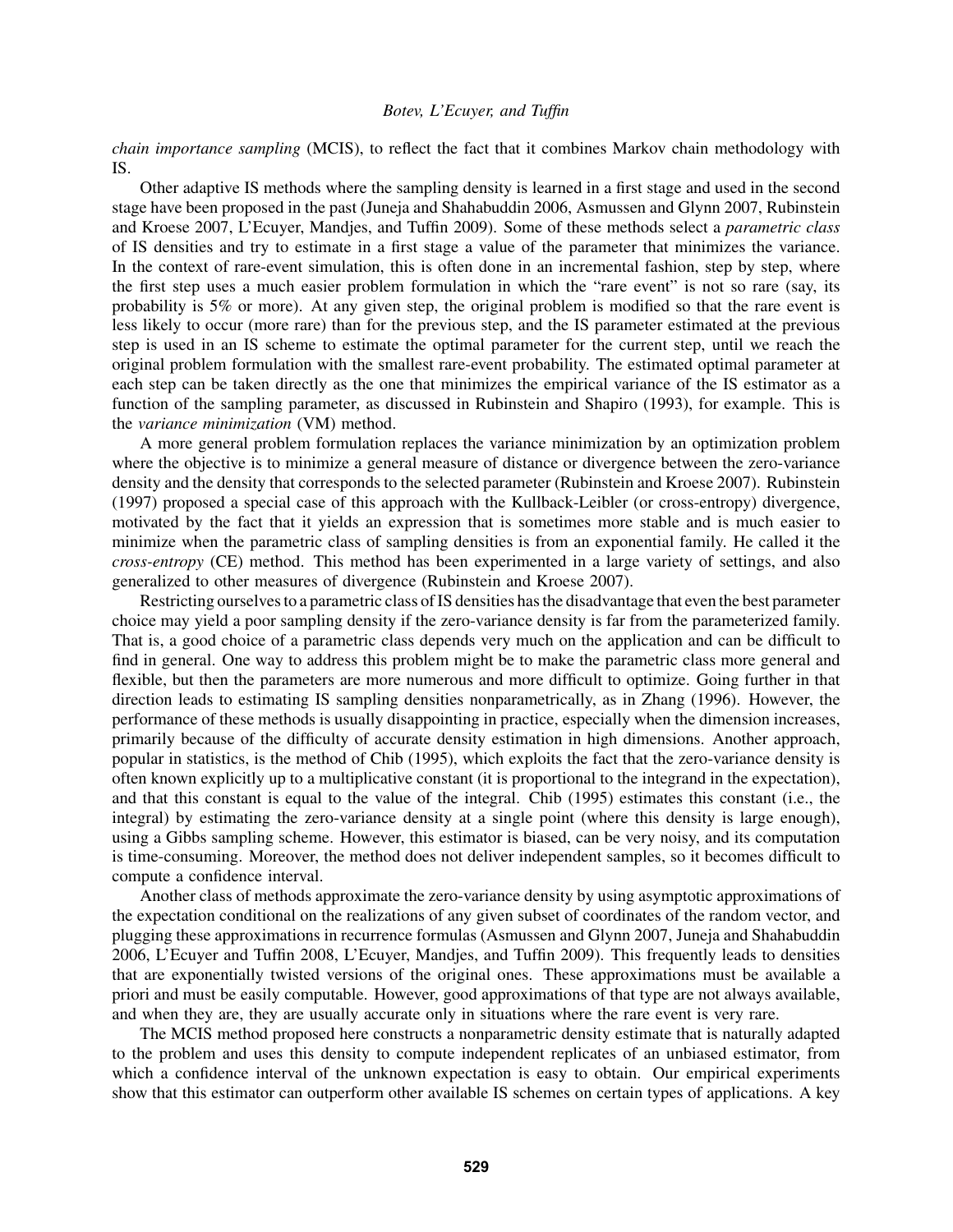requirement for the effectiveness of the method is the ability to construct a Markov chain whose stationary distribution is the zero-variance one, and whose one-step transition density is known explicitly. In principle, this can always be achieved via a Metropolis-Hastings type of construction, but the Markov chain must also be easy to sample from and should be rapidly mixing for good performance. Our algorithm is appropriate when this is possible.

In the next section, we state our MCIS algorithm, after defining the setting in which it applies and recalling some basic facts on IS and MCMC. In Section 3, we give numerical results for two examples. Section 4 provides a conclusion and points out topics that deserve further attention.

## 2 MARKOV CHAIN IMPORTANCE SAMPLING

#### 2.1 Problem Setting and Importance Sampling

We consider the problem of estimating a mathematical expectation written as a *d*-dimensional integral of the form

$$
\ell = \mathbb{E}_f[h(\mathbf{Y})] = \int_{\mathbb{R}^d} f(\mathbf{y}) h(\mathbf{y}) \, \mathrm{d}\mathbf{y},\tag{1}
$$

where  $h : \mathbb{R}^d \to \mathbb{R}$  can be seen as some cost or reward function and f is the probability density function (pdf) of the random variable Y over  $\mathbb{R}^d$ . Note that this density can be nonzero over only a strict subset of  $\mathbb{R}^d$ . Ordinary Monte Carlo estimates  $\ell$  by sampling *n* independent realizations of Y from density *f*, and averaging the *n* corresponding realizations of  $h(Y)$ .

With *importance sampling*, the *n* independent realizations of **Y**, say  $Y_1 \ldots, Y_n$ , are sampled from another density *g* for which  $g(y) > 0$  whenever  $h(y) f(y) \neq 0$ . The (unbiased) IS estimator of  $\ell$  is (Hammersley and Handscomb 1964, Asmussen and Glynn 2007):

$$
\hat{\ell} = \frac{1}{n} \sum_{i=1}^{n} \frac{h(\mathbf{Y}_i) f(\mathbf{Y}_i)}{g(\mathbf{Y}_i)}.
$$
\n(2)

An unbiased estimator of Var $[\hat{\ell}]$  is  $S_n^2/n$  where  $S_n^2$  is the sample variance of the  $h(Y_i)f(Y_i)/g(Y_i)$ 's, and this variance estimate can be used to compute a confidence interval for  $\ell$  in a standard way, using a normal approximation. The main difficulty in applying this method is to find a good IS sampling density *g*.

For simplicity, we assume in this paper that *h* is never negative (otherwise, we can write it as  $h = h^+ - h^$ and apply the method to  $h^+ \geq 0$  and  $h^- \geq 0$  separately). Then, the optimal *g* (minimizing the variance of  $\hat{\ell}$ ) is  $g = \pi$  where

$$
\pi(\mathbf{x}) = \frac{h(\mathbf{x}) f(\mathbf{x})}{\ell}.
$$
\n(3)

This choice of density  $\pi$  reduces the variance to zero. But unfortunately, this  $\pi$  depends on the unknown normalizing constant  $\ell$ , which is what we want to estimate in the first place. The practical goal is to find a *g* that approximates  $\pi$  as well as possible. The quality of this approximation can be measured in a variety of ways, for example by a measure of divergence between the two densities (Rubinstein and Kroese 2007), and this could be useful for convergence analysis, but we will not pursue this in the present paper.

One class of approaches to find a good *g* is to select a parameterized family of densities  $\{g(\cdot; \theta), \theta \in \Theta\}$ , and try to optimize the parameter  $\theta$ . In the VM method,  $\theta$  is selected as the parameter value that minimizes the empirical variance of the IS estimator obtained in a preliminary stage. For the CE method,  $\theta$  is taken as the value that minimizes the (empirical) cross-entropy between  $g(\cdot;\theta)$  and the density  $\pi$  based on the sample from the preliminary stage.

#### 2.2 Constructing Markov Chains Whose Stationary Density is the Zero-Variance One

MCMC consists in constructing an artificial Markov chain  $\{X_i, i \geq 0\}$  having a given (desired) stationary distribution. In our context, this desired stationary distribution has density  $\pi$ . A general way of constructing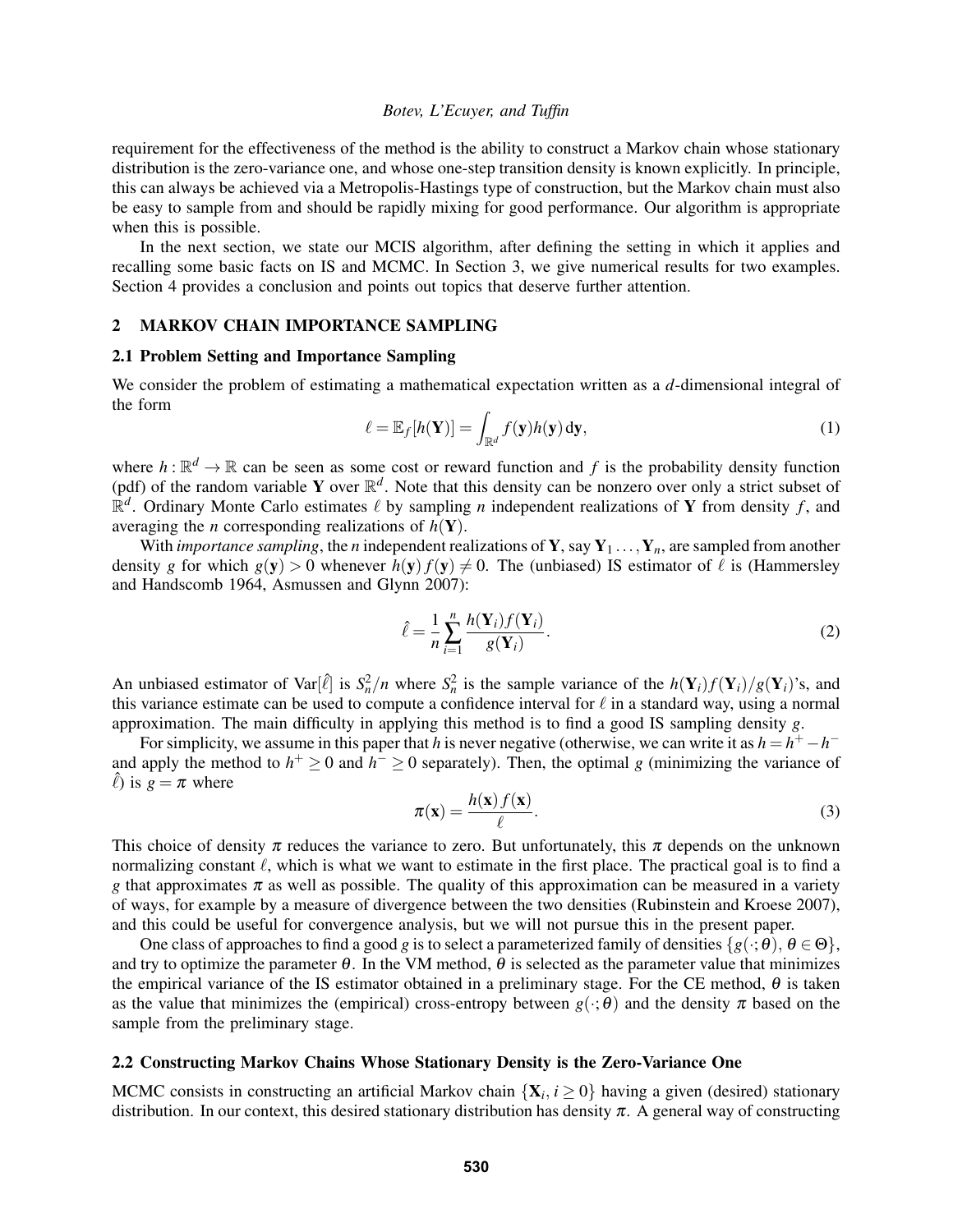such a Markov chain is the Metropolis-Hastings (MH) algorithm, defined as follows (Robert and Casella 2004, Asmussen and Glynn 2007, Kroese, Taimre, and Botev 2011). We first select  $\{q(\cdot | \mathbf{x}), \mathbf{x} \in \mathbb{R}^d\}$ , which represents the transition density of a Markov chain and is taken as the proposal density at each step. We also define

$$
\alpha(\mathbf{x}, \mathbf{y}) \stackrel{\text{def}}{=} \min \left\{ \frac{\pi(\mathbf{y}) q(\mathbf{x} \mid \mathbf{y})}{\pi(\mathbf{x}) q(\mathbf{y} \mid \mathbf{x})}, 1 \right\} \tag{4}
$$

for all  $\mathbf{x}, \mathbf{y} \in \mathbb{R}^d$ .

Algorithm 1 : Metropolis-Hastings for MCMC Initialize  $X_0$  to some state for which  $\pi(X_0) > 0$ for  $i = 1$  to *m* do given  $X_{i-1}$ , generate Y from density  $q(\cdot | X_{i-1})$ with probability  $\alpha(\mathbf{X}_{i-1}, \mathbf{Y})$ , put  $\mathbf{X}_i \leftarrow \mathbf{Y}$ , else  $\mathbf{X}_i \leftarrow \mathbf{X}_{i-1}$ 

The artificial Markov chain  $\{X_i, i \geq 0\}$  generated by this algorithm has stationary density  $\pi$ . Moreover, if this chain is  $\pi$ -irreducible, which means that every measurable set  $B \subset \mathbb{R}^d$  such that  $\int_B \pi(x) dx > 0$  is visited infinitely often with probability one, and which we shall assume in this paper, then the empirical distribution of  $X_1, \ldots, X_m$  also converges in total variation to the zero-variance distribution (Asmussen and Glynn 2007, Theorem 3.5).

In general, we may not want to directly use the sequence  $X_1, \ldots, X_m$  produced by this algorithm, but rather a decimated subsequence, such as  $X_s, X_{2s}, \ldots, X_{ms}$  for some integer *s*, to reduce the dependence between successive retained states.

Two important special cases of Algorithm 1 are the hit-and-run sampler (Chen and Schmeiser 1993, Chen, Shao, and Ibrahim 2000) and Gibbs sampling (Asmussen and Glynn 2007, Kroese, Taimre, and Botev 2011). In our examples, we will use Gibbs sampling, defined as follows, where  $X_i = (X_{i,1},...,X_{i,d})$ and  $Y = (Y_1, ..., Y_d)$ .

Algorithm 2 : Gibbs sampling

Initialize  $X_0$  to a state for which  $\pi(X_0) > 0$ for  $i = 1$  to *m* do for  $j = 1$  to  $d$  do generate *Y<sub>j</sub>* from density  $\pi$ (· | *Y*<sub>1</sub>,...,*Y*<sub>*j*−1</sub>,*X*<sub>*i*−1,*j*+1</sub>,...,*X*<sub>*i*−1,*d*</sub>)  $X_i \leftarrow Y$ 

In this algorithm,  $\alpha(x, y) \equiv 1$  and the transition density is the product

$$
\kappa(\mathbf{y} \mid \mathbf{x}) = \prod_{j=1}^{d} \pi(y_j \mid y_1, \dots, y_{j-1}, x_{j+1}, \dots, x_d).
$$
 (5)

Other techniques can be used as well to obtain the sample  $X_1, \ldots, X_m$ . The only condition is that it must be generated approximately from  $\pi$ . In one of our examples, we will in fact obtain this sample via the generalized splitting methodology of Botev and Kroese (2010).

MCMC technology permits us to sample states approximately from the zero-variance density, but this sample cannot be used directly to define an unbiased IS estimator, because the corresponding sampling density  $g$  is not known explicitly. Moreover, the sampled states  $X_i$  are not independent. A first (naive) idea might be to just use the empirical distribution of  $X_1, \ldots, X_m$  for IS sampling. But this distribution does not satisfy the requirement of having a nonzero density wherever  $h(x)f(x) > 0$ . To satisfy this requirement, a second idea is to fit a kernel density estimate to this sample, based on a kernel whose density is nonzero wherever  $h(x) f(x) > 0$ . However, kernel density estimation by standard methods is difficult in high dimensions. What we do instead is to use the density one step ahead in the Markov chain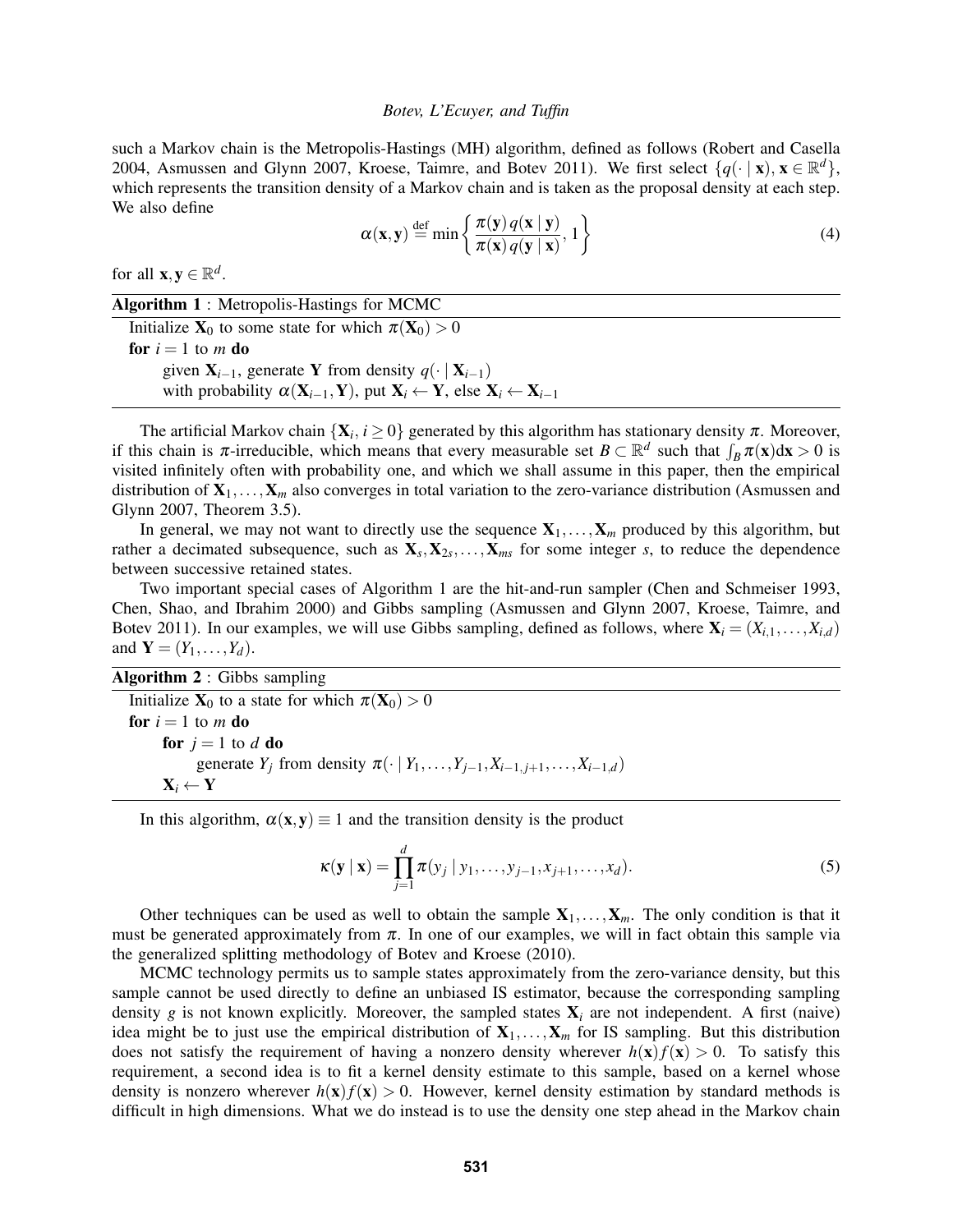with transition density  $\kappa$ , when the chain is in state  $X_i$ , and average this over the *m* states  $X_1, \ldots, X_m$ . In other words, regardless of how the transition density  $\kappa$  is constructed, we approximate the density  $\pi$  by  $\hat{\pi}$ , defined as

$$
\hat{\pi}(\mathbf{y}) = \frac{1}{m} \sum_{i=1}^{m} \kappa(\mathbf{y} \mid \mathbf{X}_i)
$$
\n(6)

for  $y \in \mathbb{R}^d$ . Sampling from  $\hat{\pi}$  is easy: It suffices to generate an index *J* uniformly over  $\{1,\ldots,m\}$  and then generate **Y** from density  $\kappa(\cdot | \mathbf{X}_I)$ .

If we know that the support of  $\kappa(\cdot | x)$  covers the support of  $\pi$  for each x, then  $\hat{\pi}$  is guaranteed to be a valid IS sampling density (that is, it is nonzero whenever  $h(x) f(x) > 0$ ). Otherwise, we may have to modify  $\hat{\pi}$  to make sure that it is nonzero over the entire support of  $\pi$ . One very simple way of doing this is to take a mixture of  $\hat{\pi}$  with the original density f. That is, we can use the IS sampling density

$$
\hat{\boldsymbol{\pi}}_w(\mathbf{y}) = w f(\mathbf{x}) + (1 - w) \hat{\boldsymbol{\pi}}(\mathbf{x}), \qquad (7)
$$

where  $0 \leq w < 1$ .

#### 2.3 The MCIS Algorithm

Putting together the ingredients described in the previous subsection, we obtain the following MCIS algorithm, where we assume that the mixture parameter *w* is specified in advance and is possibly zero.

| Algorithm 3 : Markov Chain Importance Sampling |  |  |  |  |  |
|------------------------------------------------|--|--|--|--|--|
|------------------------------------------------|--|--|--|--|--|

```
First stage, MC:
Generate a sample X_1, \ldots, X_m (approximately) iid with density \piSecond stage, IS:
for i = 1 to n do
     generate U uniformly over (0,1)if U < w then
           generate Y_i \sim f(\cdot)else
           generate J uniformly over the set \{1, \ldots, m\}generate Y_i from density \kappa(\cdot | X_j)return the MCIS estimator
                                               \hat{\ell} = \frac{1}{\tau}n
                                                       n
                                                     \sum_{i=1}h(\mathbf{Y}_i)f(\mathbf{Y}_i)\hat{\pi}_w(\mathbf{Y}_i). (8)
```
One can also compute the sample variance  $S_n^2$  of the *n* realizations  $\{h(\mathbf{Y}_i)f(\mathbf{Y}_i)/\hat{\pi}_w(\mathbf{Y}_i), i = 1,\ldots,n\}$ , which are independent conditional on  $\hat{\pi}$ , and estimate the relative error of  $\hat{\ell}$  by  $n^{-1/2}S_n/\hat{\ell}$ . This estimate can eventually be used to compute a confidence interval for  $\ell$ .

In this algorithm, the computation of  $\hat{\pi}(Y_i)$  in the denominator can be time-consuming when *m* is large. We emphasize that the returned estimators  $\hat{\ell}$  and  $S_n^2$  are unbiased for the mean and the variance even if  $X_1, \ldots, X_m$  are not independent and do not have density  $\pi$  exactly, and regardless of the quality of the approximation in the first step of the algorithm. However, the performance of the MCIS algorithm certainly depends on the quality of this approximation.

### 3 NUMERICAL ILLUSTRATIONS

#### 3.1 Example: A Shortest Path Problem

For our first (small) example, we consider the bridge network in Figure 1, in which we want to estimate the expected length  $\ell$  of the shortest path between nodes *A* and *B*. The lengths of the five links are independent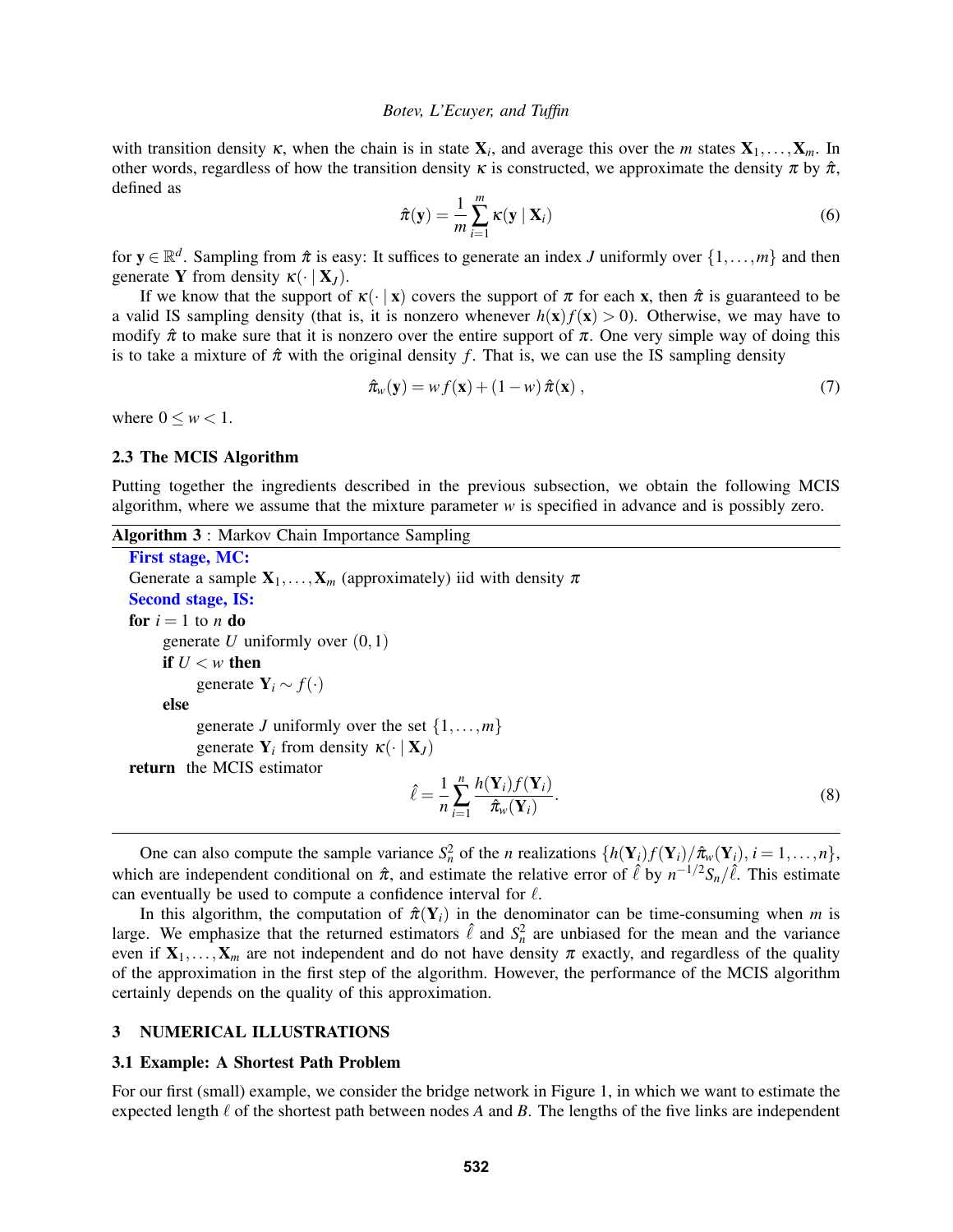| method      | estimate | relative error | VRF   |
|-------------|----------|----------------|-------|
| Monte Carlo | 0.93     | $0.43\%$       | 1.00  |
| CE.         | 0.9289   | $0.25\%$       | 2.95  |
| VM          | 0.9295   | $0.24\%$       | 3.21  |
| Chib        | 0.9296   | $0.09\%$       | 22.8  |
| <b>MCIS</b> | 0.92978  | 0.015%         | 810.9 |

Table 1: Performance comparison of some IS methods on the bridge network.

random variables  $X_1, \ldots, X_5$ , where  $X_j$  is uniform over  $(0, a_j)$  and  $(a_1, \ldots, a_5) = (1, 2, 3, 2, 1)$ . The density *f*(**x**) is uniform over the rectangle  $\prod_{j=1}^{5} (0, a_j)$ . Given **X** = (*X*<sub>1</sub>, ...,*X*<sub>5</sub>), *h*(**X**) is the length of the shortest path.



Figure 1: A bridge network with four nodes and five links.

In the MCIS algorithm, we use a Markov chain whose transition density is defined by systematic Gibbs sampling (Algorithm 2). With  $\mathbf{x}_{-j}$  denoting x without its coordinate *j*, the conditional density  $\pi(y_j | \mathbf{x}_{-j})$ for coordinate *j* turns out to be linear in  $y_j$  in the interval  $(0, \eta_j]$  and constant in the interval  $(\eta_j, a_j)$ , where η*<sup>j</sup>* is the threshold above which link *j* does not belong to the shortest path, given x−*<sup>j</sup>* . The actual expressions are a bit lengthy but not difficult to obtain;

For the first stage of the MCIS algorithm, we apply  $m = 100$  steps of Gibbs sampling, starting at  $\mathbf{X}_0 = (a_1/2, \dots, a_5/2)$ , to obtain a population of 100 states. In the second stage, we apply IS with  $n = 10^4$ , using the IS sampling density  $\hat{\pi}$  in (6) with  $\kappa$  also defined by the Gibbs sampling scheme described above. We also implemented and ran the VM, CE, and Chib's method, all with sample size  $n = 10^4$ . For the CE and VM methods we used the importance sampling density

$$
g(\mathbf{y};\boldsymbol{\theta}) = \prod_{i=1}^{5} \frac{\theta_i}{a_i} \left(\frac{y_i}{a_i}\right)^{\theta_i - 1}, \quad y_i \in (0, a_i),
$$

where  $\theta = (\theta_1, \dots, \theta_5) \in \mathbb{R}^+$  is a parameter vector. Note that  $g(y; 1)$  yields the original uniform distribution. The estimated optimal parameter for the VM method was  $\hat{\theta}_{VM} = (1.26, 1.08, 1.01, 1.23, 1.06)$  and for the CE method  $\hat{\theta}_{CE} = (1.27, 1.12, 1.00, 1.32, 1.07)$ ; see Kroese, Taimre, and Botev (2011), Chapter 9) for more details. For Chib's method, we took  $\mathbf{x}^* = (a_1/2, \dots, a_5/2)$  as the point of density estimation and replicated the method 10 times to estimate the relative error. Other values of  $x^*$  did not perform as well. Table 3.1 reports the estimate of  $\ell$ , the estimated relative error, and the estimated variance reduction factor (VRF) with respect to crude Monte Carlo for all these methods.

We find that for this particular example, the MCIS method gives the smallest relative error and the largest variance reduction factor, by a large margin. These comparisons do not account for the CPU times, but these computational times were about the same for the MCIS method and Chib's estimator in our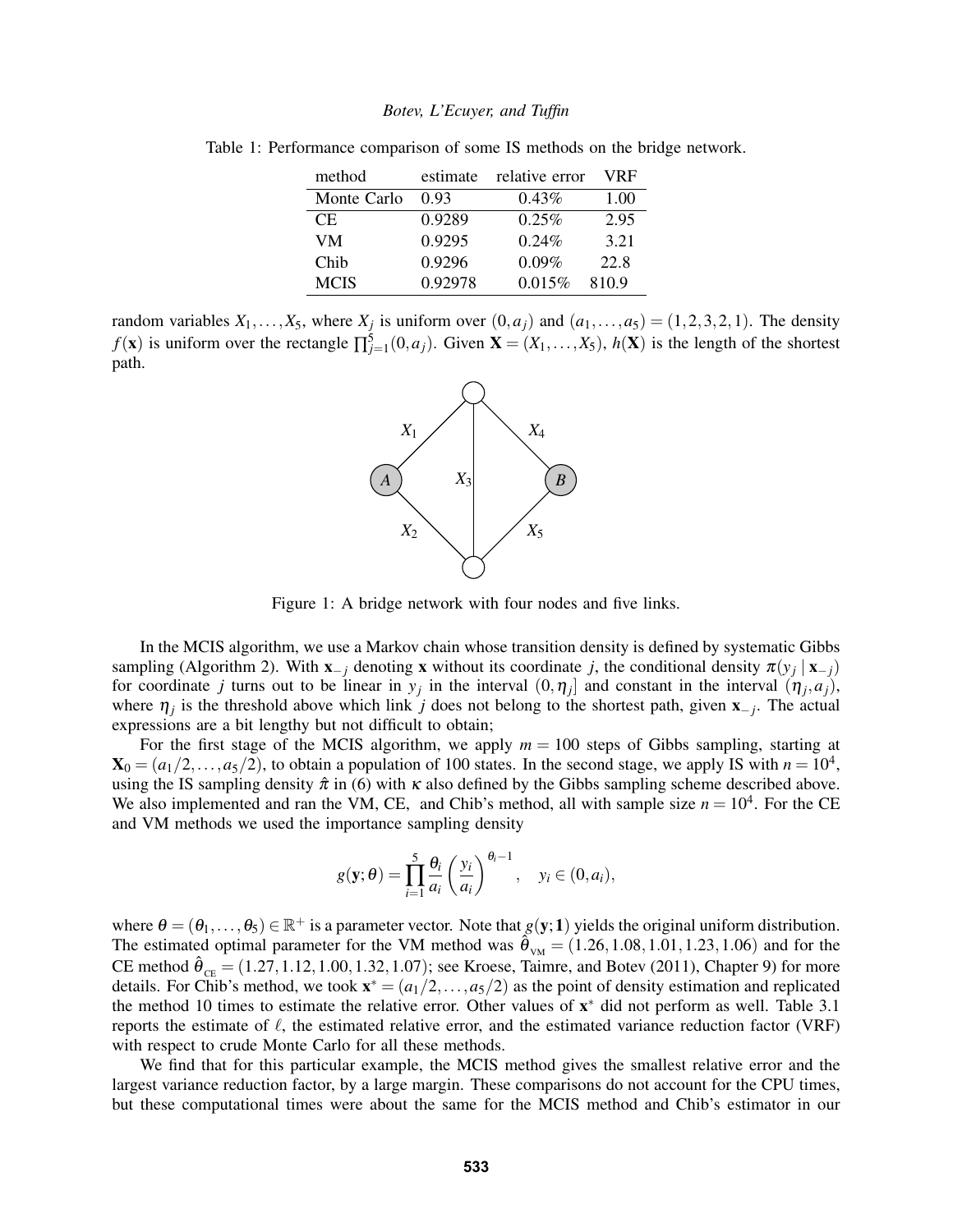implementation. The comparisons also do not account for the preliminary computations required to estimate  $\theta$  in the VM and CE algorithms, and which make them even less competitive.

#### 3.2 Example: A Static Network Reliability Problem

Our second example is a static network reliability problem, already considered by many authors; see Cancela et al. (2009), Cancela et al. (2009), Gertsbakh and Shpungin (2010) and the references therein. We want to estimate the probability  $\ell$  that nodes *A* and *B* are *not* connected in the network of Figure 2, if each of the 30 edges (or links) fails with probability  $\varepsilon$ , and those failures are independent.



Figure 2: A dodecahedron graph with 20 nodes and 30 links.

More specifically, suppose each edge  $e \in \{1, \ldots, d\}$  is assigned a random weight  $X_e$  and  $X_1, \ldots, X_d$  are independent exponential random variables with rate  $\lambda = -\log(\varepsilon)$ . Then,  $\varepsilon = \mathbb{P}(X_e > 1)$  for all edges and the event  $\{X_e > 1\}$  is equivalent to the event that edge *e* has failed. Let  $\mathcal{P} = \{P_i\}$  denote the set of all paths connecting nodes *A* and *B* (*P<sup>j</sup>* represents a sequence of edges connecting nodes *A* and *B*). The failure probability  $\ell$  can be expressed as

$$
\ell = \mathbb{P}(S(\mathbf{X}) > 1),
$$

where  $X = (X_1, \ldots, X_d)$  has density *f* and *S* is defined via

$$
S(\mathbf{X}) = \min_{P_j \in \mathcal{P}} \max_{e \in P_j} X_e \,. \tag{9}
$$

When  $\varepsilon$  is small, say,  $\varepsilon = 10^{-3}$ , the probability  $\ell$  is typically a rare-event probability. We will apply the MCIS Algorithm 3 to estimate  $\ell$  in this situation.

In the first (MC) stage, we use the adaptive splitting algorithm from Botev and Kroese (2010) to generate a Markov chain sample  $X_1, \ldots, X_m$  with approximate density  $\pi$ . This is only one of many ways in which to generate the sample  $X_1, \ldots, X_m$ . We summarize this splitting algorithm in the appendix. For the current example we use a splitting factor of  $s = 2$  in that algorithm.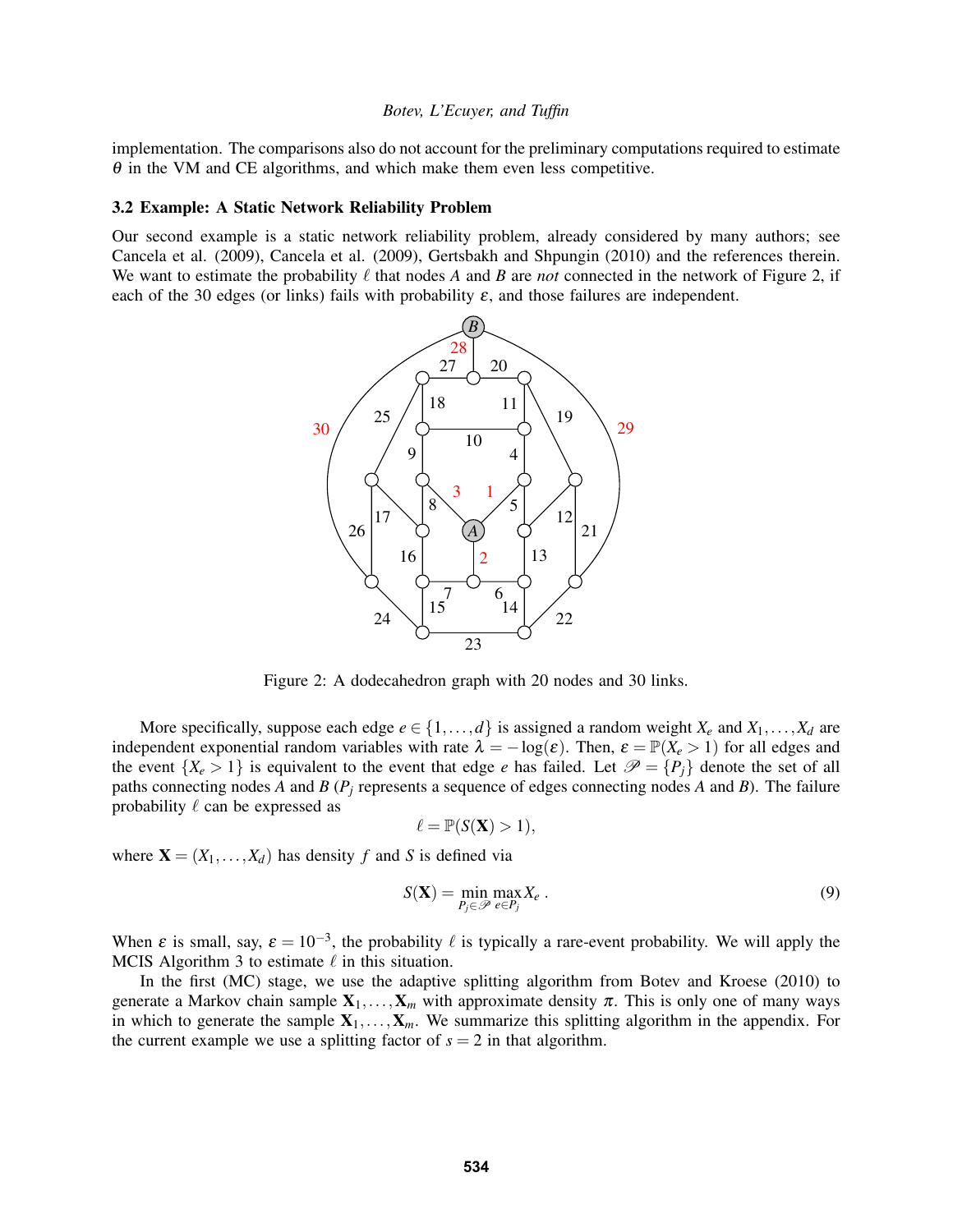|           |                        | link reliability $\varepsilon$ MCIS estimate $\hat{\ell}$ MCIS relative error CE relative error |     |
|-----------|------------------------|-------------------------------------------------------------------------------------------------|-----|
| $10^{-3}$ | $1.98 \times 10^{-9}$  | $1.0\%$                                                                                         | 63% |
| $10^{-4}$ | $2.02 \times 10^{-12}$ | $1.3\%$                                                                                         | 68% |
| $10^{-5}$ | $2.01 \times 10^{-15}$ | $1.1\%$                                                                                         | 98% |
| $10^{-6}$ | $1.97 \times 10^{-18}$ | $1.2\%$                                                                                         | 87% |
| $10^{-7}$ | $1.98 \times 10^{-21}$ | $1.2\%$                                                                                         | 63% |

Table 2: Reliability of dodecahedron network for various values of  $\varepsilon$ .

In the second (IS) stage, we use the mixture (7) with  $w = 0.5$  as the importance sampling density and (5) as the Markov transition density. Here, the conditional pdfs of  $\pi(\mathbf{x})$  are:

$$
\pi(x_e \mid \mathbf{X}_{-e}) = \lambda e^{-\lambda x_e} \left( \mathbb{I} \{ S_e > 1 \} + \frac{1 - \mathbb{I} \{ S_e > 1 \}}{\varepsilon} \mathbb{I} \{ x_e > 1 \} \right) = \begin{cases} \lambda e^{-\lambda x_e} & \text{if } S_e > 1 \\ \lambda e^{-\lambda (x_e - 1)} \mathbb{I} \{ x_e > 1 \} & \text{otherwise} \end{cases}
$$

for  $e = 1, ..., d$ , where  $\{S_e > 1\} \equiv \{S(X_1, ..., X_{e-1}, 0, X_{e+1}, ..., X_d) > 1\}$  is the event that the nodes are not connected given that edge *e* is forced to work (which is the same as  $X_e < 1$ ). That is, if adding link *e* does not make the network operational, no IS is applied when sampling this link, otherwise a distribution truncated to  $[1, \infty)$  is used for IS.

Thus, if  $\mathbf{Y} \sim \hat{\pi}_w(\mathbf{y})$ , the likelihood ratio for the importance sampling estimator (8) simplifies to

$$
\frac{f(\mathbf{Y})\mathbb{I}\{S(\mathbf{Y})\geq 1\}}{\hat{\pi}_{w}(\mathbf{Y})} = \left(w + \frac{1-w}{n}\sum_{i=1}^{n}\prod_{e=1}^{d}\left(\mathbb{I}\{S_{e}^{(i)} > 1\} + \frac{1-\mathbb{I}\{S_{e}^{(i)} > 1\}}{\varepsilon}\mathbb{I}\{Y_{e} > 1\}\right)\right)^{-1},
$$

where  $S_e^{(i)}$  corresponds to  $\mathbf{X}_i$ . Table 3.2 gives numerical results for various values of  $\varepsilon$  with  $m = 20$  and  $n = 10<sup>4</sup>$ . The second and third columns give the MCIS estimate (8) and the corresponding estimated relative error (in percentage). The fourth column gives the estimated relative error for the cross entropy method using the importance sampling density

$$
g(\mathbf{y};\boldsymbol{\theta}) = \prod_{e=1}^d \theta_e e^{-\theta_e y_e}, \quad \mathbf{y} \in \mathbb{R}^+
$$

parameterized by the vector  $\theta = (\theta_1, \dots, \theta_d) \in \mathbb{R}^+$ , and with the same simulation effort of  $10^4$  and  $\theta$ estimated in the preliminary stage. From the table we can see that in this case the MCIS method estimates the zero-variance density better than the CE method and as a result the resulting importance sampling scheme is more efficient.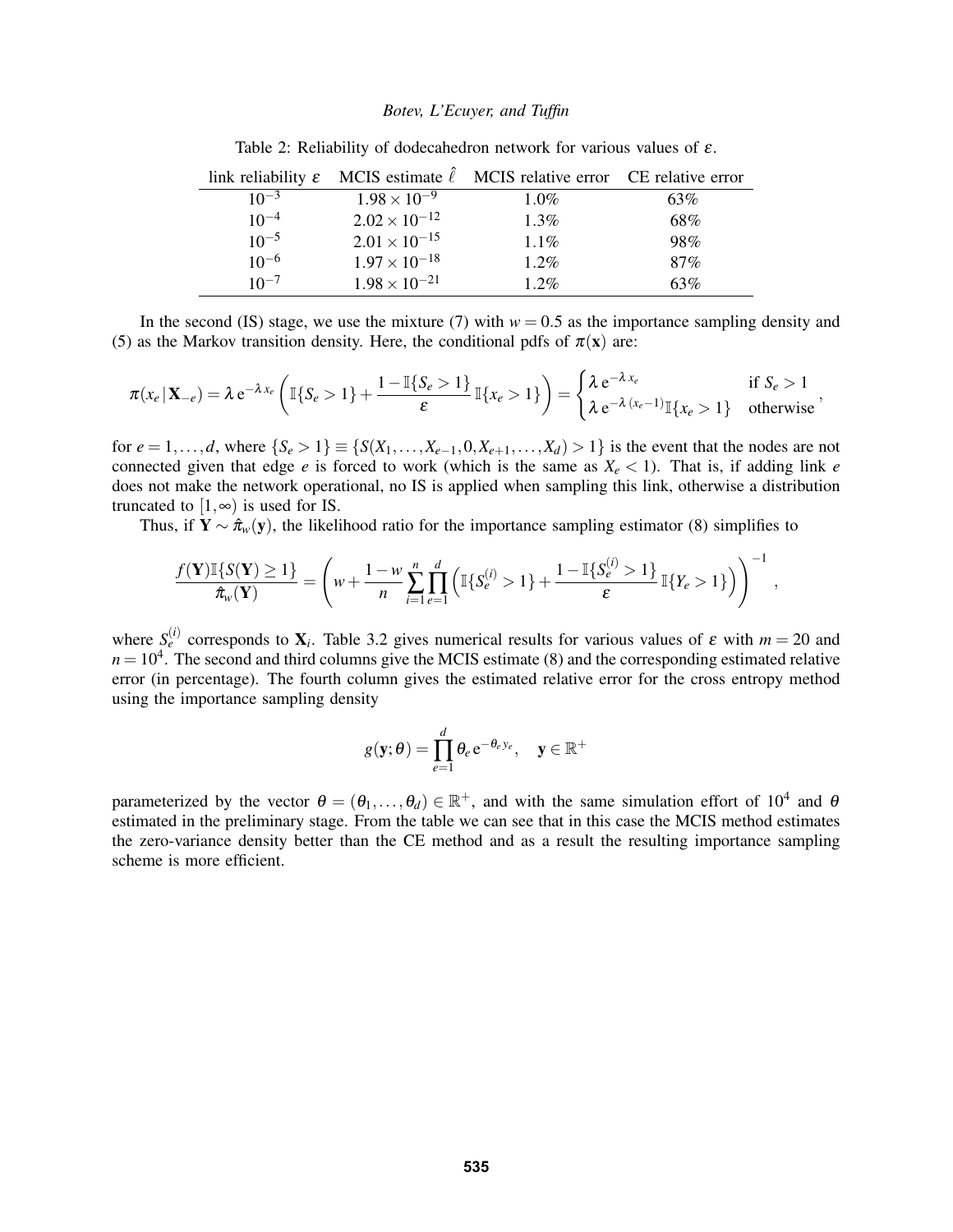



Figure 3: The estimated (solid red curve) versus the ideal (dashed curve) relative error (in percentage) as a function of *w*.

Suppose that within the mixture (7) we have estimated  $\pi$  perfectly, that is,  $\hat{\pi} \equiv \pi$ . Then, the importance sampling density is  $\hat{\pi}_w \equiv \pi_w$ , where

$$
\pi_w(\mathbf{y}) = w f(\mathbf{x}) + (1 - w) \pi(\mathbf{x}),
$$

and we have the following lower bound for the squared relative error of (8):

$$
\frac{\text{Var}(\hat{\ell})}{\ell^2} = \frac{1}{n} \text{Var}\left(\frac{\pi(\mathbf{Y})}{\hat{\pi}_w(\mathbf{Y})}\right) \ge \frac{1}{n} \int \frac{(\pi(\mathbf{y}) - \pi_w(\mathbf{y}))^2}{\pi_w(\mathbf{y})} d\mathbf{y} = \frac{w(1-\ell)}{n(1-w(1-\ell))}.
$$

This lower bound is achieved in the ideal case when  $\hat{\pi} \equiv \pi$ ; that is, when we have eliminated the error arising from the estimation of  $\pi$ . It is thus interesting to compare the estimated relative error of (8) with the relative error when  $\hat{\pi} \equiv \pi$ . Figure 3 shows the behavior of the estimated and ideal relative errors for various values of *w* with  $\varepsilon = 10^{-3}$ ,  $m = 100$ ,  $n = 10^3$ . The ideal relative error (in percentage),

$$
\sqrt{w(1-\ell)/(n-nw(1-\ell))},
$$

is plotted as a dashed curve, and the estimated relative error is plotted as a red curve. From the graph we can see that the estimated relative error is slightly larger than the ideal one (it gets slightly smaller at some points due to simulation noise). In addition, while the ideal relative error goes to zero when  $w \rightarrow 0$ , the estimated relative error remains above 0.5% for all values of *w*. The reason for this is that  $\hat{\pi} \neq \pi$  and hence the ideal lower bound is not reached.

## 4 CONCLUSION

We have presented a novel method of approximating the optimal importance sampling density, which combines importance sampling with Markov chain sampling. The method requires that we generate a population of random variables (approximately) distributed according to the zero-variance importance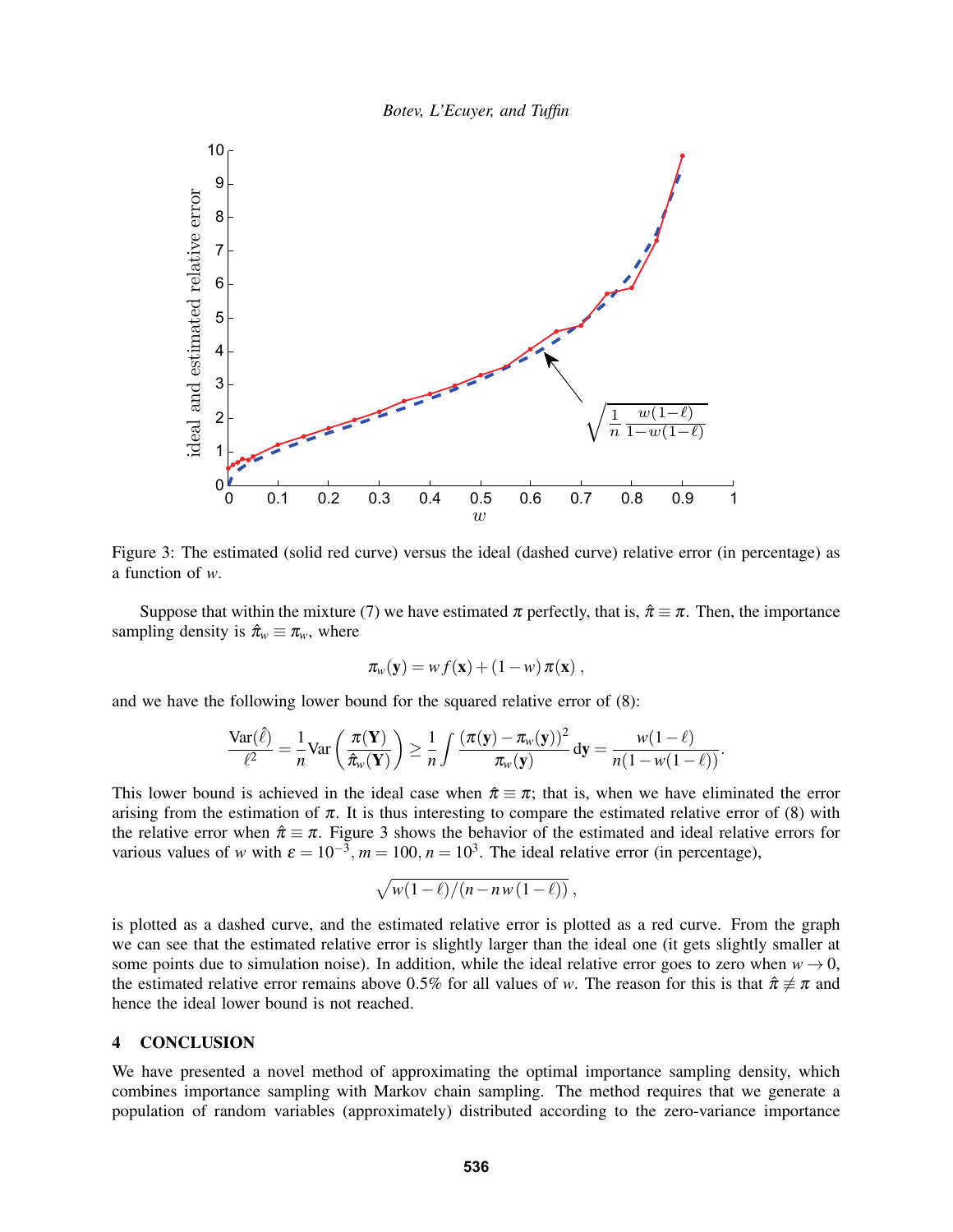sampling density, and that we have an analytical expression for a Markov transition density with stationary distribution equal to the zero-variance importance sampling density. This Markov transition density is then used as the kernel of a nonparametric kernel density estimator of the zero-variance importance sampling density. Numerical results indicate that this approach is viable and that it can be more effective than alternative methods for estimating the zero-variance density such as, for example, the cross entropy and variance minimization methods.

An issue that calls for further study is the dependence of the MCIS estimator on the quality of the random sample  $X_1, \ldots, X_m$ . Ideally, we would like to have an iid sample from the optimal importance sampling density, but this is rarely possible and we have to resort to MCMC sampling. Thus, the performance of the MCIS sampler depends on the rate of convergence of the MCMC sampler. Such an analysis will give insight into the optimal allocation of simulation effort between the MC step (learning phase) and the IS step (estimation phase).

#### ACKNOWLEDGMENTS

This work has been supported by INRIA's associated team MOCQUASIN to all authors, and NSERC-Canada and a Canada Research Chair to the second author.

### APPENDIX

Here we briefly present the MCMC sampling algorithm that is used to generate an approximate sample from the zero-variance density  $\pi$  in Example 2. The main idea is to use the splitting method (Botev and Kroese 2010). Suppose we are given an integer  $s \geq 2$ , called the splitting factor. Initially, we generate  $m \times s$ independent states **X** from density *f*, and determine a threshold parameter  $\gamma_1$  so that exactly *m* of them have  $S(X) \ge \gamma_1$ . Then at each step *t*, for  $t = 2, 3, \ldots$ , we run for *s* steps a Markov chain with stationary density  $f(\mathbf{x}) \mathbb{I} \{ S(\mathbf{x}) \ge \gamma_{t-1} \} / \mathbb{P}(S(\mathbf{x}) \ge \gamma_{t-1})$ , from each of those *m* states **X** for which  $S(\mathbf{X}) \ge \gamma_{t-1}$ . We denote the transition kernel density of this Markov chain by  $\tilde{\kappa}_{t-1}$ . This gives another  $m \times s$  states and we select a parameter  $\gamma_t$  so that exactly *m* of them have  $S(X) \geq \gamma_t$ . This is done until  $\gamma_t \geq 1$  for some *t*. This iterative procedure is summarized in the following algorithm.

Algorithm 4 Adaptive splitting sampler.

**Require:** an integer  $s > 2$ *q* ← *m*×*s*−*m*  $\mathscr{X}_1 \leftarrow \emptyset$ for  $i = 1$  to  $m \times s$  do generate a vector **Y** from density f and add it to  $\mathcal{X}_1$ sort the elements of  $\mathscr{X}_1$  by increasing order of  $S(\mathbf{X})$ , say  $\mathbf{X}_{(1)}, \ldots, \mathbf{X}_{(m \times s)}$  $\gamma_1 \leftarrow [S(\mathbf{X}_{(q)}) + S(\mathbf{X}_{(q+1)})]/2$  $t \leftarrow 1$ while  $\gamma_t \leq 1$  do  $t \leftarrow t + 1$  $\mathscr{X}_{t-1} \leftarrow {\mathbf{X}_{(q)}, \ldots, \mathbf{X}_{(m \times s)}}$  // retain only the best *m* elements from  $\mathscr{X}_{t-1}$  $\mathscr{X}_t \leftarrow \emptyset$ for all  $X_0 \in \mathscr{X}_{t-1}$  do for  $j = 1$  to *s* do sample  $X_i$  from the density  $\tilde{\kappa}_{t-1}(\cdot | X_{i-1})$  and add it to  $\mathscr{X}_t$ sort the elements of  $\mathscr{X}_t$  by increasing order of  $S(\mathbf{X})$ , say  $\mathbf{X}_{(1)}, \ldots, \mathbf{X}_{(m \times s)}$ *γ*<sub>t</sub> ← min{[*S*(**X**<sub>(*q*</sub>)</sub> + *S*(**X**<sub>(*q*+1)</sub>)]/2, 1} return  $X_1$  ...,  $X_m$ , for which  $S(X) \geq 1$ , as a sample with approximate density  $\pi(x) = f(x) \mathbb{I} \{ S(x) \geq 1 \} / \ell$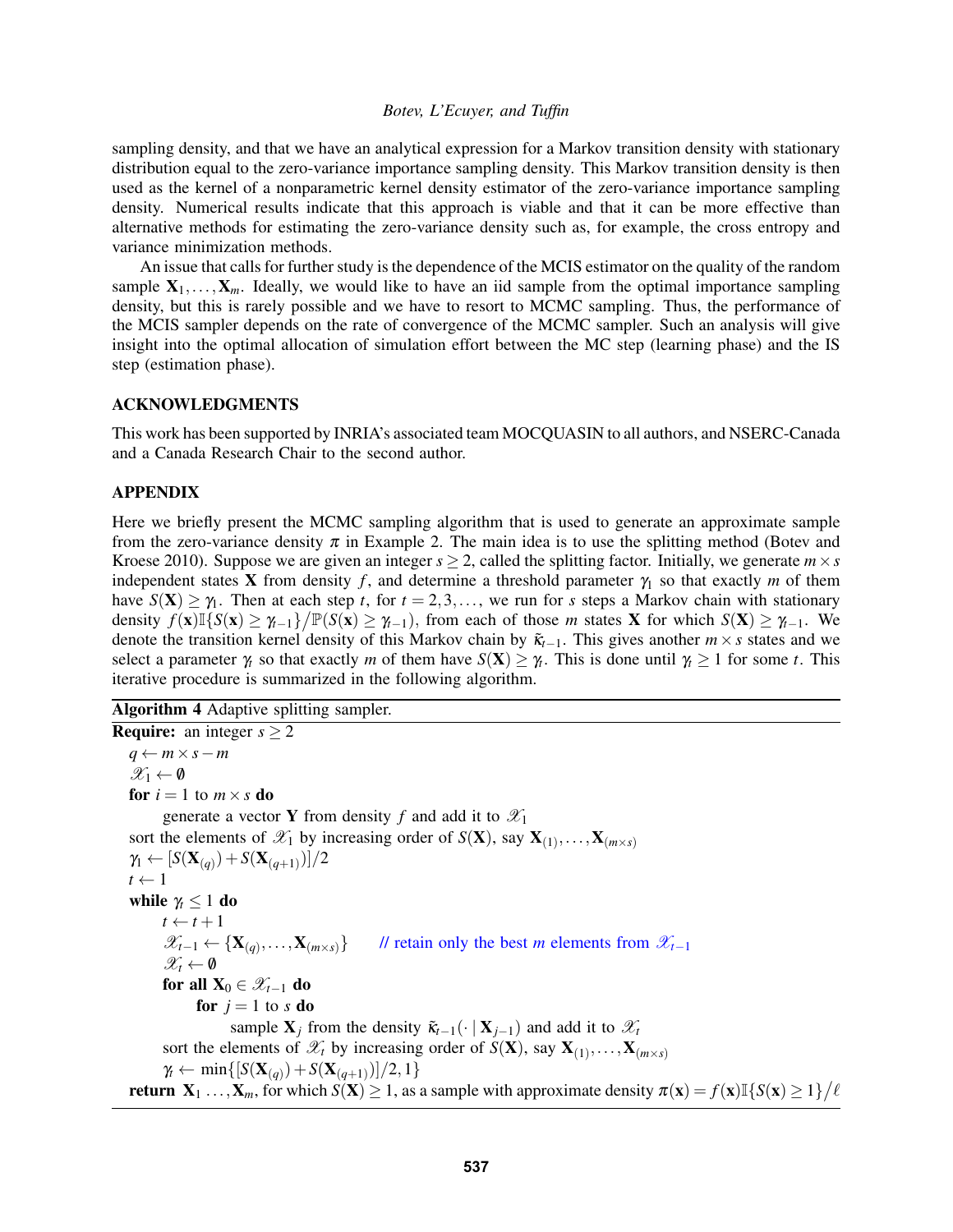In this algorithm,  $\mathscr{X}_t$  denotes a set of vectors **X** for which  $S(X) > \gamma_{t-1}$ . When this set contains  $m \times s$ elements, we sort it to retain the  $m$  vectors having the largest value of  $S(X)$ , and we remove the other vectors from this set. The threshold parameter  $\gamma_t$  is placed midway between the *m*-th and the  $(m+1)$ -th largest values of *S*(**X**). In our example we select the transition density κ<sup>γ</sup><sub>*k*−1</sub> to be the transition density of the systematic Gibbs sampler with stationary density  $f(\mathbf{x}) \mathbb{I}\{S(\mathbf{x}) \geq \gamma_{t-1}\}/\mathbb{P}(S(\mathbf{x}) \geq \gamma_{t-1})$ .

## **REFERENCES**

Asmussen, S., and P. W. Glynn. 2007. *Stochastic Simulation*. New York: Springer-Verlag.

- Botev, Z. I., and D. P. Kroese. 2010. "Efficient Monte Carlo Simulation via the Generalized Splitting Method". *Statistics and Computing*. to appear.
- Cancela, H., M. El Khadiri, and G. Rubino. 2009. "Rare Event Analysis by Monte Carlo Techniques in Static Models". In *Rare Event Simulation Using Monte Carlo Methods*, edited by G. Rubino and B. Tuffin, 145–170. Wiley. Chapter 7.
- Cancela, H., P. L'Ecuyer, M. Lee, G. Rubino, and B. Tuffin. 2009. "Analysis and Improvements of Path-Based Methods for Monte Carlo Reliability Evaluation of Static Models". In *Simulation Methods for Reliability and Availability of Complex Systems*, edited by J. Faulin, A. A. Juan, S. Martorell, and E. Ramirez-Marquez, 65–84. Springer Verlag.
- Chen, M.-H., and B. W. Schmeiser. 1993. "Performance of the Gibbs, Hit-and-Run, and Metropolis Samplers". *Journal of Computational and Graphical Statistics* 2:251–272.
- Chen, M.-H., Q. M. Shao, and J. G. Ibrahim. 2000. *Monte Carlo Methods in Bayesian Computations*. New York: Springer-Verlag.
- Chib, S. 1995. "Marginal Likelihood from Gibbs Output". *Journal of the American Statistical Association* 90 (432): 1313–1321.
- Gertsbakh, I. B., and Y. Shpungin. 2010. *Models of Network Reliability*. Boca Raton, FL: CRC Press.
- Hammersley, J. M., and D. C. Handscomb. 1964. *Monte Carlo Methods*. London: Methuen.
- Juneja, S., and P. Shahabuddin. 2006. "Rare Event Simulation Techniques: An Introduction and Recent Advances". In *Simulation*, edited by S. G. Henderson and B. L. Nelson, Handbooks in Operations Research and Management Science, 291–350. Amsterdam, The Netherlands: Elsevier. Chapter 11.
- Kroese, D. P., T. Taimre, and Z. I. Botev. 2011. *Handbook of Monte Carlo Methods*. New York: John Wiley and Sons.
- L'Ecuyer, P., M. Mandjes, and B. Tuffin. 2009. "Importance Sampling and Rare Event Simulation". In *Rare Event Simulation Using Monte Carlo Methods*, edited by G. Rubino and B. Tuffin, 17–38. Wiley. Chapter 2.
- L'Ecuyer, P., and B. Tuffin. 2008, December. "Approximate Zero-Variance Simulation". In *Proceedings of the 2008 Winter Simulation Conference*, edited by S. J. Mason, R. R. Hill, L. Moench, O. Rose, T. Jefferson, and J. W. Fowler, 170–181. Piscataway, New Jersey: Institute of Electrical and Electronics Engineers, Inc.
- Robert, C. P., and G. Casella. 2004. *Monte Carlo Statistical Methods*. second ed. New York, NY: Springer-Verlag.
- Rubinstein, R., and D. P. Kroese. 2007. *Simulation and the Monte Carlo Method*. second ed. New York: John Wiley & Sons.
- Rubinstein, R. Y. 1997. "Optimization of Computer Simulation Models with Rare Events". *European Journal of Operations Research* 99:89–112.
- Rubinstein, R. Y., and A. Shapiro. 1993. *Discrete Event Systems: Sensitivity Analysis and Stochastic Optimization by the Score Function Method*. New York: Wiley.
- Zhang, P. 1996. "Nonparametric Importance Sampling". *Journal of the American Statistical Association* 91 (435): 1245–1253.